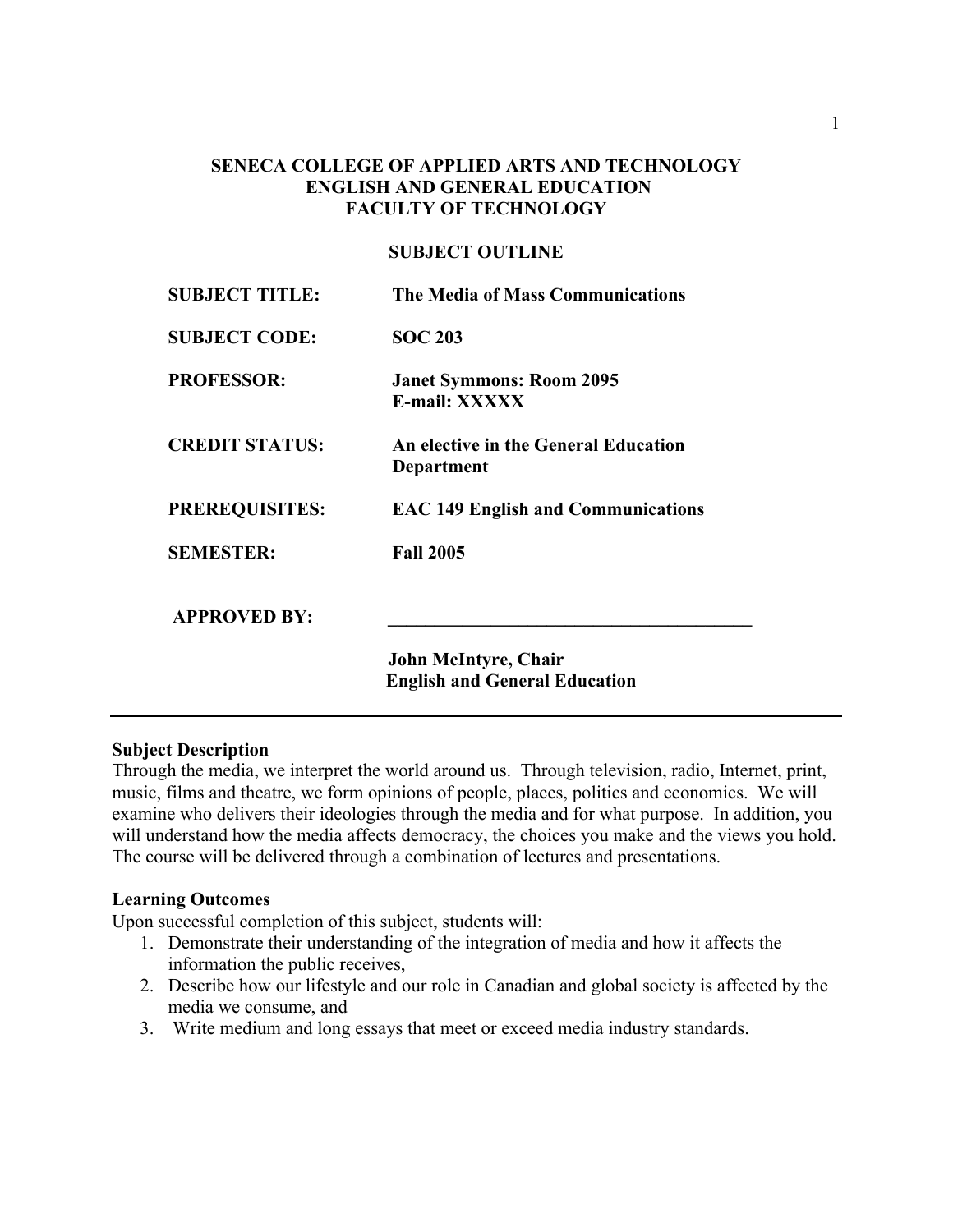# **Required Text**

Vivian, J. and Maurin, P.J. (2003). *The Media of Mass Communication* (3rd ed.). Toronto: Allyn & Bacon.

#### **Recommended Texts**

Canadian Oxford Dictionary published after 1999.

#### **Assignment One – Presentation**

In groups of two or three, you will give a presentation on an aspect of mass communication to the class. The presentation will be 10 to 15 minutes in length. All presentations MUST include PowerPoint and one other presentation aid. An addition, you must hand in a peer evaluation for each member of your group. (See "Peer Evaluations" for details.)

Each topic is based on a small part of a chapter in the required textbook. Topics will be discussed on the first day of class

You will lose marks if you arrive late for your presentation or are not prepared to present when called upon.

Create a useful and insightful handout for the class. The handout should **not** be a copy of your presentation. Tips and checklists work well if they contain information that can be applied outside of the classroom.

#### **Assignment Two – Critical Analysis**

Each student will be given a unique topic/question to analyze. The paper will be two to three pages in length (Times New Roman, 12 point font, double spaced). You are not expected to do any outside reading for this assignment. I am looking for your opinions, thoughts and analysis of the topic. Please use the assignment question as the title of your paper.

The topic assignment will be given out on the first day of class. The topic for Assignment Two and three must NOT be the same or similar.

#### **Assignment Three – Mass Communication Paper**

Working with the same group as the presentation assignment, you will write a paper on ta medium and one of the following topics:

- 1. Children
- 2. Censorship
- 3. Criminal Justice
- 4. Culture
- 5. Education
- 6. Election Campaigns
- 7. Environment
- 8. Ethics Relations
- 9. Gender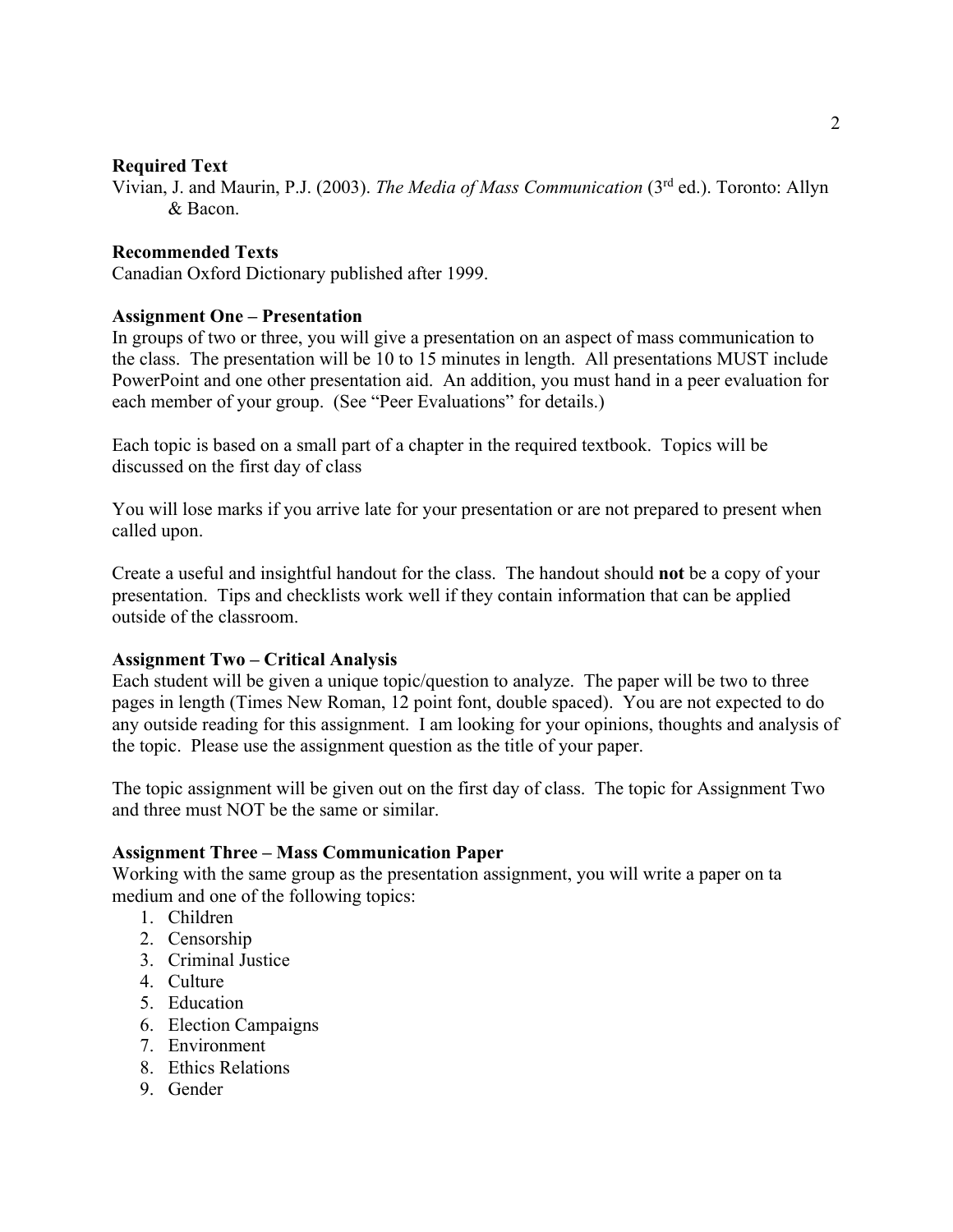- 10. Government
- 11. Minorities
- 12. Peace
- 13. Propaganda
- 14. Public Opinion
- 15. Race Relations
- 16. Sports
- 17. Technology
- 18. Terrorism
- 19. Women
- 20. Youth

Once you have chosen a topic that interests you, you must **narrow it down** so it is specific and manageable. This research assignment should **not** contain your opinions on the topic. You must submit to the professor your specific topic and reason for choosing the topic. This will be submitted in lesson/week four. The due date for your paper is the beginning of class on week 12. All topics must be based on Canadian media.

The paper will be between 9 and 11 pages, double-spaced, in Times New Roman, 12-point font. You must also add appropriate references and citations using either MLA or APA style. A minimum of four references, from sources other than the textbook, is required. If you have writing problems, please take your paper to the Writing Centre (in the Learning Commons) to ensure that your work is error free.

Please remember to use headings and sub-headings. This will make it easier for you to identify and focus on your key elements. Headings also help guide the reader through your paper.

#### **Assignment Four – In-Class Essay**

From the following list, choose a topic to write about:

- 1. The importance of the ethnic press in Canada
- 2. Big business' influence on artist development in the music industry
- 3. The CRTC's impact on the radio industry
- 4. How major Canadian networks hold onto their audience despite speciality channels
- 5. How media conglomerates control the news we see on TV
- 6. The importance of internal public relations
- 7. The problems with self-regulation of advertisers
- 8. How publication bans ensure fairness in criminal trials

Using the sheet on page 12 of this outline as a guide, you will write an essay in class. You are allowed to use the completed sheet and a dictionary for the essay. **Please bring your own dictionary to class.** You will be given 40 minutes to write the essay. It is strongly recommended that you prepare in advance for the essay. You will be marked on content and organization in addition to spelling and grammar. You should read beyond the textbook for this assignment. It is a good idea to find two other sources of material for you to draw ideas from.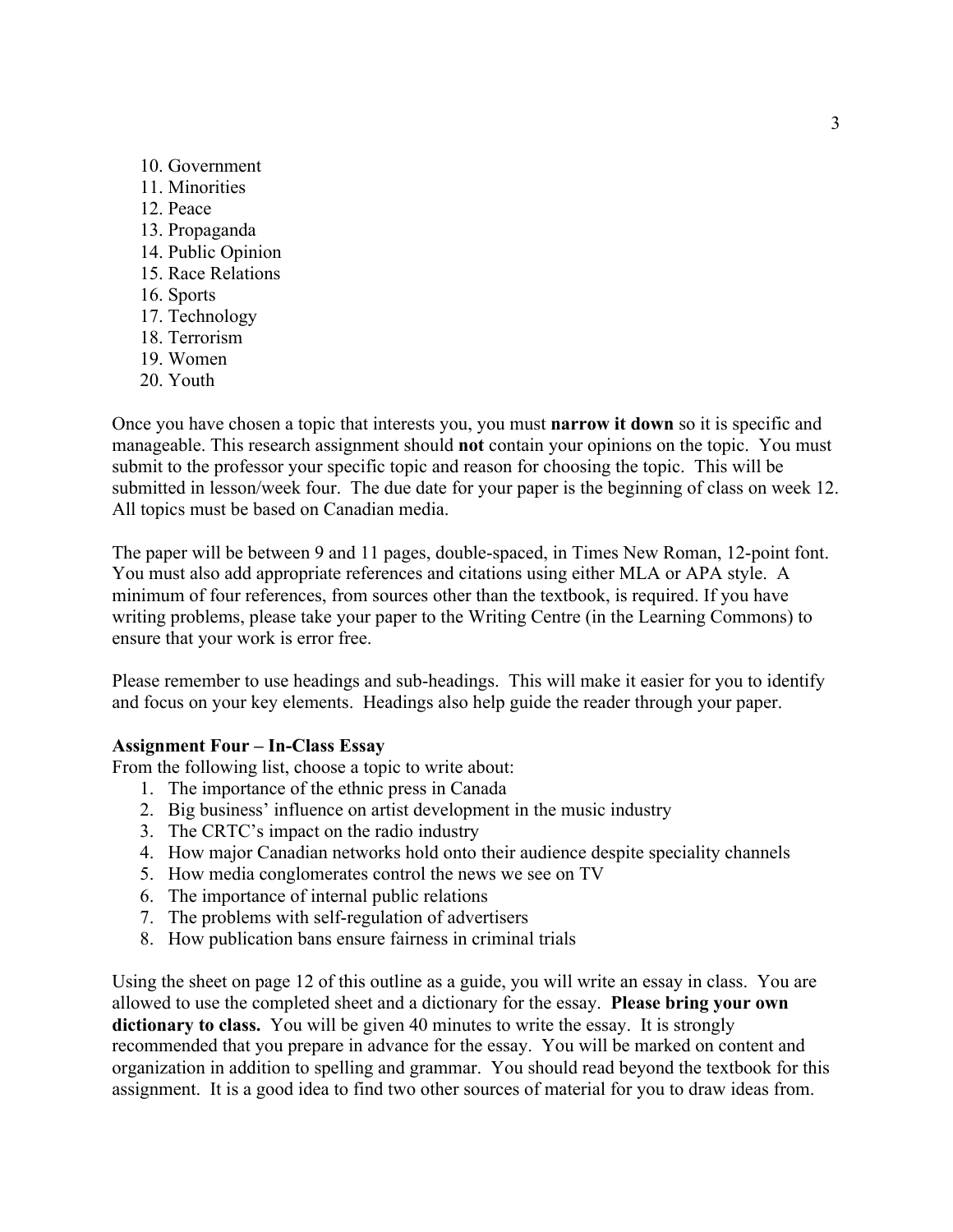The essay will be five paragraphs in length. In the first paragraph, give your thesis statement and, in two or three sentences, tell the reader why this topic is important. In the second paragraph, provide a topic sentence, which is linked back to your thesis. Develop your idea and provide support. You must also clearly answer two questions: what does this paragraph have to do with my thesis and how does this paragraph enhance the reader's understanding of the topic. Paragraphs three and four are similar to the second paragraph. Start with a topic sentence, develop the idea, support the idea and answer the two questions. The final paragraph is your conclusion. Do not introduce new ideas here. Simply recap the key points and thesis statement. You may wish to add why the topic is important to media consumers or how it will impact Canadians in the future.

#### **In-Class Tests**

Ten short in-class tests are scheduled. You must write the test on the scheduled day during regular class time. Students will not be allowed to write a make up test if an in-class test is missed. Two of the lowest marked test will not count toward the final mark. Only your eight best tests will count towards your grade. Tests are based on the entire textbook chapter we study each week.

#### **Late Assignments**

Peer evaluations, critical analysis and the mass communications paper are all due during class on the specified date. Late assignments will be penalized two marks per day. Assignments that are a week or more late will not be accepted.

Because of the nature of the presentation, you must present it on the due date. A presentation that is not presented on its due date will be marked as zero.

If you are unable to write the in-class essay on the assigned date, you may write it either the day before or the day after in the Test Centre. It is the responsibility of the student to contact the professor no less than 72 hours prior to the due date so that arrangement with the Test Centre can be made.

#### **Modes of Evaluation**

| Presentation              |        | 10% |
|---------------------------|--------|-----|
| Content:                  | $4\%$  |     |
| Presentation skills:      | 3%     |     |
| Handout:                  | 3%     |     |
| Mass Communications Paper |        | 20% |
| Content:                  | $10\%$ |     |
| Understandability/logic:  | $6\%$  |     |
| Organization:             | $4\%$  |     |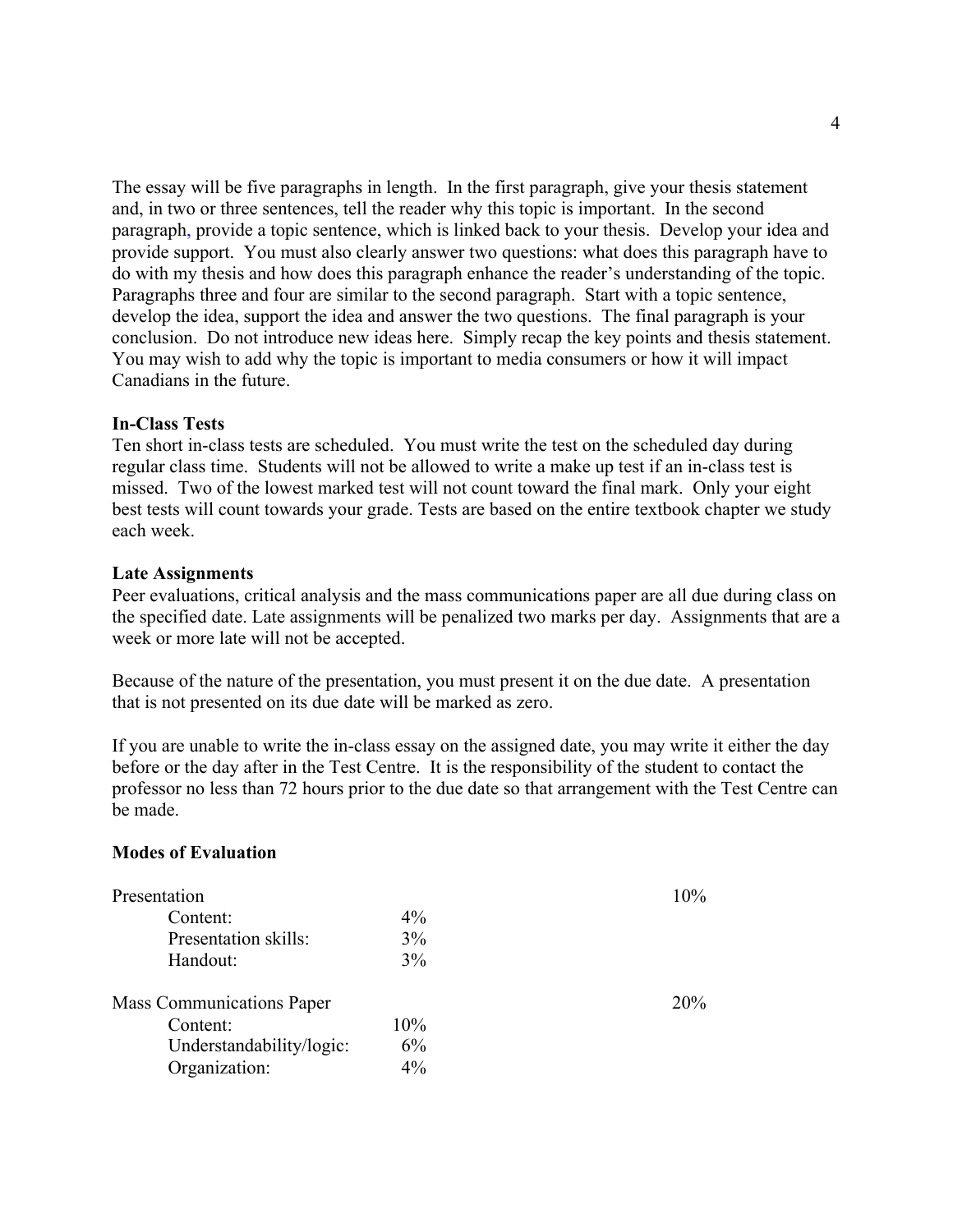| <b>Critical Analysis</b> |       | 10%    |
|--------------------------|-------|--------|
| Focus/content:           | $5\%$ |        |
| Understandability/logic  | 3%    |        |
| Organization:            | $2\%$ |        |
| In-Class Essay           |       | $10\%$ |
| Introduction/thesis:     | $2\%$ |        |
| Body point $#1$ :        | $2\%$ |        |
| Body point $#2$ :        | $2\%$ |        |
| Body point #3:           | $2\%$ |        |
| Conclusion:              | $2\%$ |        |
| Eight In-Class Tests     |       | 40%    |
| Participation            |       | $5\%$  |
| Professionalism          |       | 5%     |

# **Spelling/Grammar**

In this course there are several assignments that emphasize your writing skills. Regardless of which field of media you are interested in pursuing, spelling, grammar, punctuation and writing skills are very import. Thus, you will lose marks for poor grammar and spelling. Do not rely on your computer's spellchecker as it is not always reliable and may miss simple mistakes. Proofread everything – twice! You must use **Canadian spelling**. If in doubt, refer to a Canadian Oxford Dictionary published after 1999.

#### **Presentational Aids/Audio Equipment**

Students are required to make their own arrangements for presentational aids or audio equipment. Prepare a back-up plan in case of non-delivery of equipment or equipment failure.

#### **Grading policy**

|      |                | <b>GPA</b> |
|------|----------------|------------|
| $A+$ | $90\% - 100\%$ | 4.0        |
| A    | $80\% - 89\%$  | 4.0        |
| $B+$ | $75\% - 79\%$  | 3.5        |
| B    | $70\% - 74\%$  | 3.0        |
| $C+$ | $65\% - 69\%$  | 2.5        |
| C    | $60\% - 64\%$  | 2.0        |
| D    | 55% - 59%      | 1.0        |
| F    | $0\% - 54\%$   |            |

#### **Participation**

Consistent attendance is required for success in this course. If you are absent from class for any reason, please e-mail me and explain why. Attendance will be taken at the beginning of each class. If you have been marked absent from four or more classes, you will receive a zero mark for attendance. The attendance sheet will be compared to the in-class tests, which will end each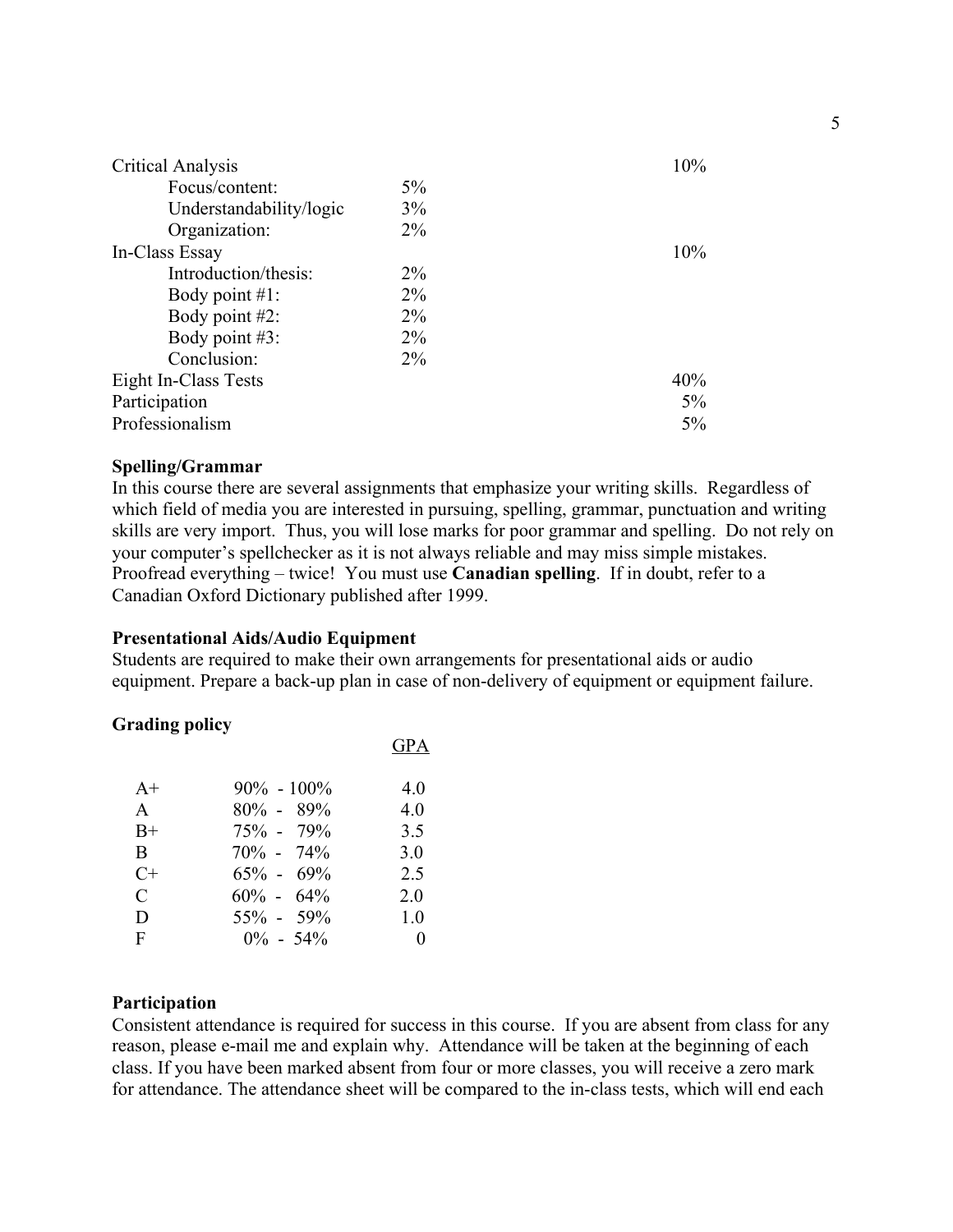# class. **You must sign the attendance sheet at the beginning of the class and write the test at the end of the class to be marked present for the class.**

# **Professionalism**

A professional, business-like attitude is essential to succeed in today's highly competitive job market. Professionalism means having a positive attitude in class, demonstrated by excellent attendance, attentiveness in class, punctuality, participation and courtesy.

# **Peer Evaluations**

Working in groups can be stressful, but is a key to your success in the communications field. If you have ANY concerns about other members in your groups, please talk to the professor. Peer evaluations are a required element of the course. Under no circumstance will the professor take into consideration excuses and explanations **after** the peer evaluations have been submitted.

All participants in a group receive the same grade for each assignment. To be eligible to pass the course, each member of a team must evaluate his or her teammates individually and submit confidential, comprehensive evaluations (see attached evaluation form) to the professor with the completion of each assignment. In addition, the professor will take into account the peer evaluations when determining each participant's final mark. A participant's final mark may be adjusted by three marks (PLUS or MINUS) on the basis of the peer evaluation.

Please make **two copies of a blank peer evaluation** for each member in your group. Hand in one completed evaluation with your presentation. The second completed evaluation is due with your Mass Communications Paper.

**If you do not hand in your peer evaluations, you will be deducted three marks.**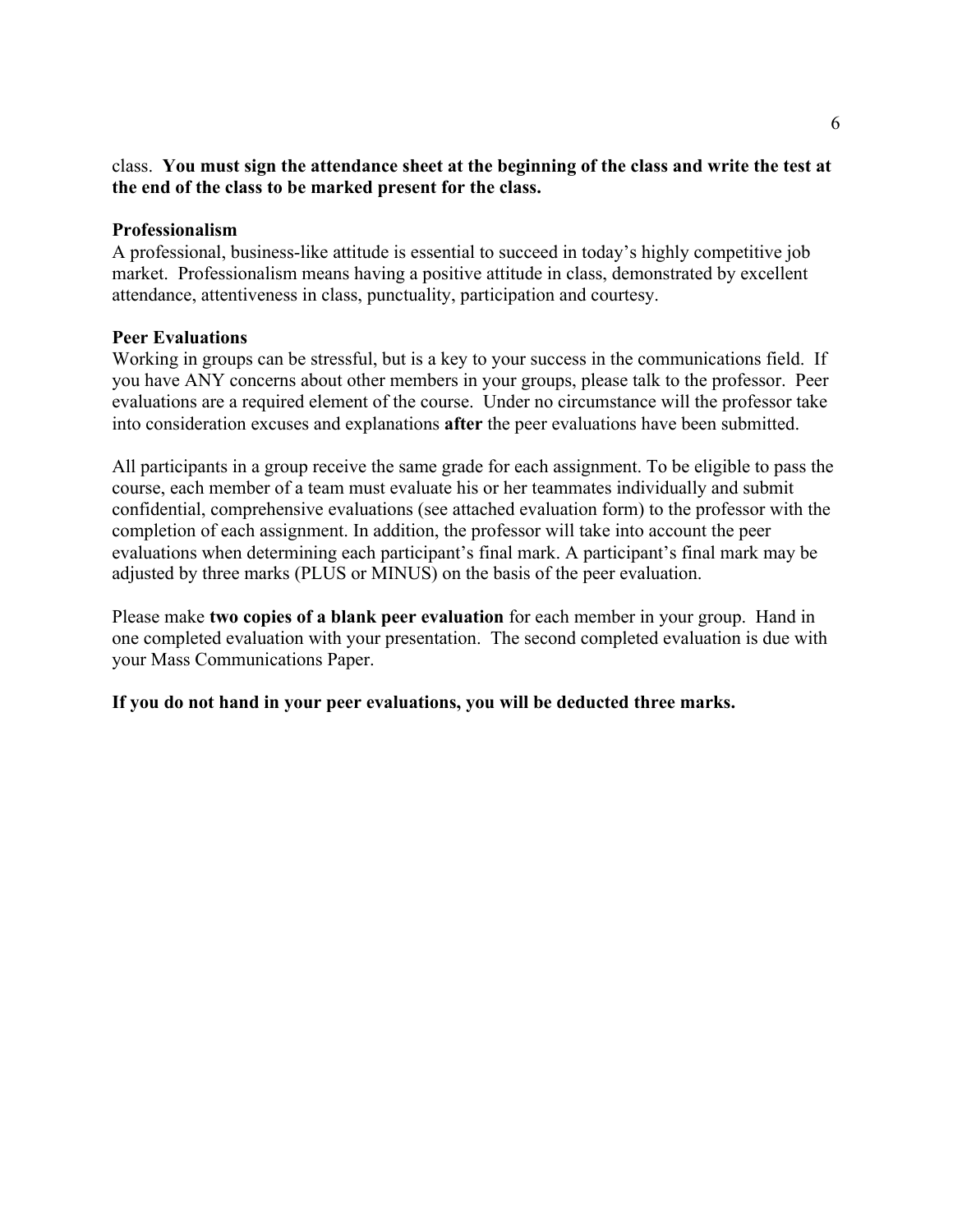# **Class Outline**

| Date                      | <b>Topic</b>                                                                                                            |
|---------------------------|-------------------------------------------------------------------------------------------------------------------------|
|                           | September 6 Review course outline and assignment and form groups<br>Lecture: What is media and how it affects consumers |
| September 13 Topic: Print | Team 1 Presentation: magazines<br>Test $#1$                                                                             |
|                           | September 20 Topic: Music<br>Team 2 Presentation: the Canadian music scene<br>Film: Money for Nothing<br>Test $#2$      |
| September 27 Topic: Radio | Team 3 Presentation: radio formats<br>Test $#3$<br>Due: Mass communications topic                                       |
| October 4                 | Topic: Television & moving images<br>Team 4 Presentation: Canadian movies and TV<br>Test#4                              |
| October 11                | Topic: The Web<br>Team 5 Presentation: Evaluating the Web<br>Test $#5$                                                  |
| October 18                | Topic: The news<br>Team 6 Presentation: Variables affecting the news<br>In-class essay                                  |
| October 25                | Study week – NO CLASS                                                                                                   |
| November 1                | Topic: Public relations<br>Team 7 Presentation: media relations<br>Test $#6$                                            |
| November 8                | Topic: Advertising<br>Team 8 Presentation: pitching messages and plans<br>Test $#7$                                     |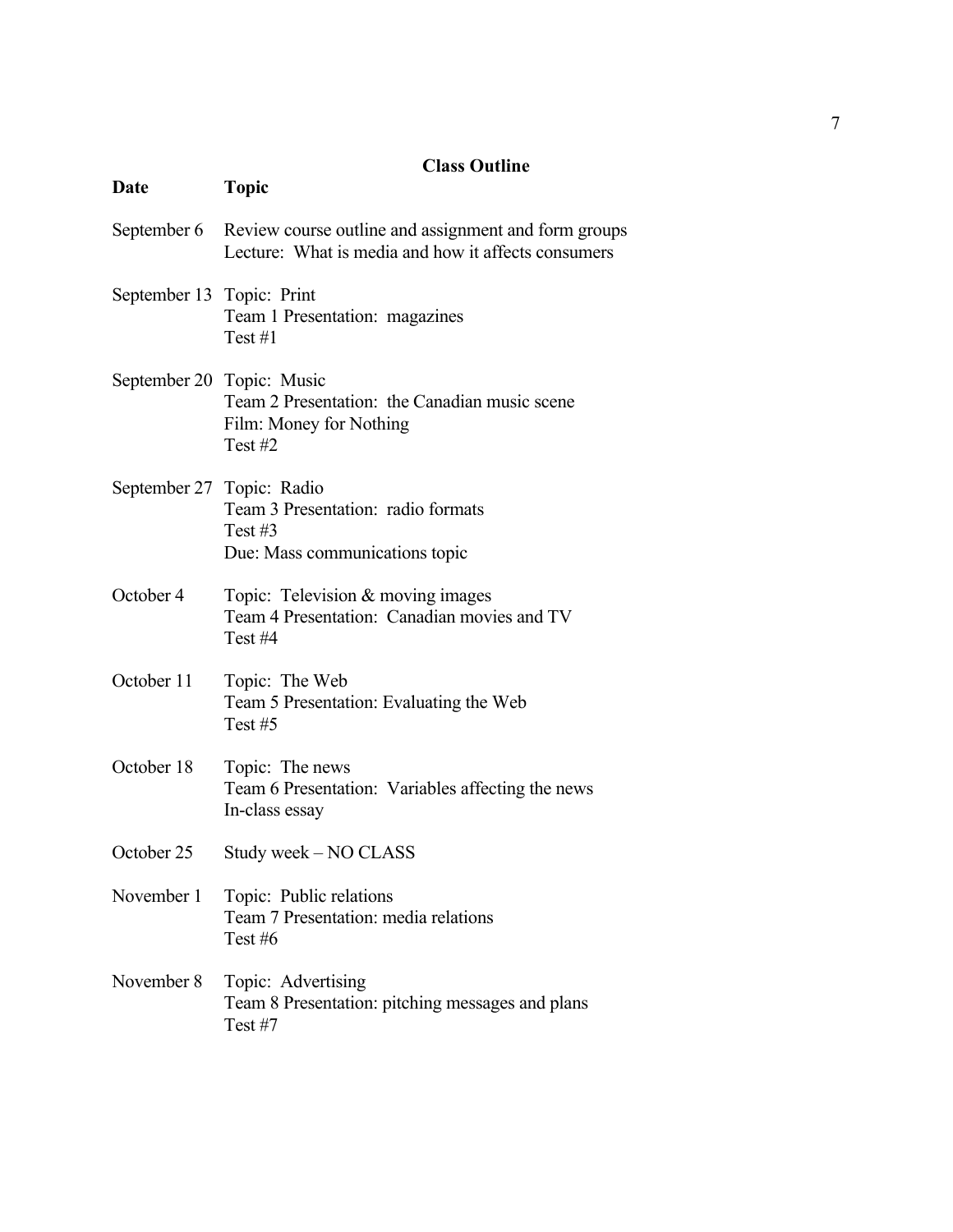| November 15 Topic: Public relations versus advertising |
|--------------------------------------------------------|
| Team 9 Presentation: measuring audience size           |
| Test #8 (media research)                               |

- November 22 Topic: Similarities and differences of the media Team 10 Presentation: copyright in Canada Test #9 (media law and ethics) Due: Mass communications paper with peer evaluations
- November 29 Topic Media effects Team 11 Presentation: media depicted violence
- December 6 Subject review Test  $#10$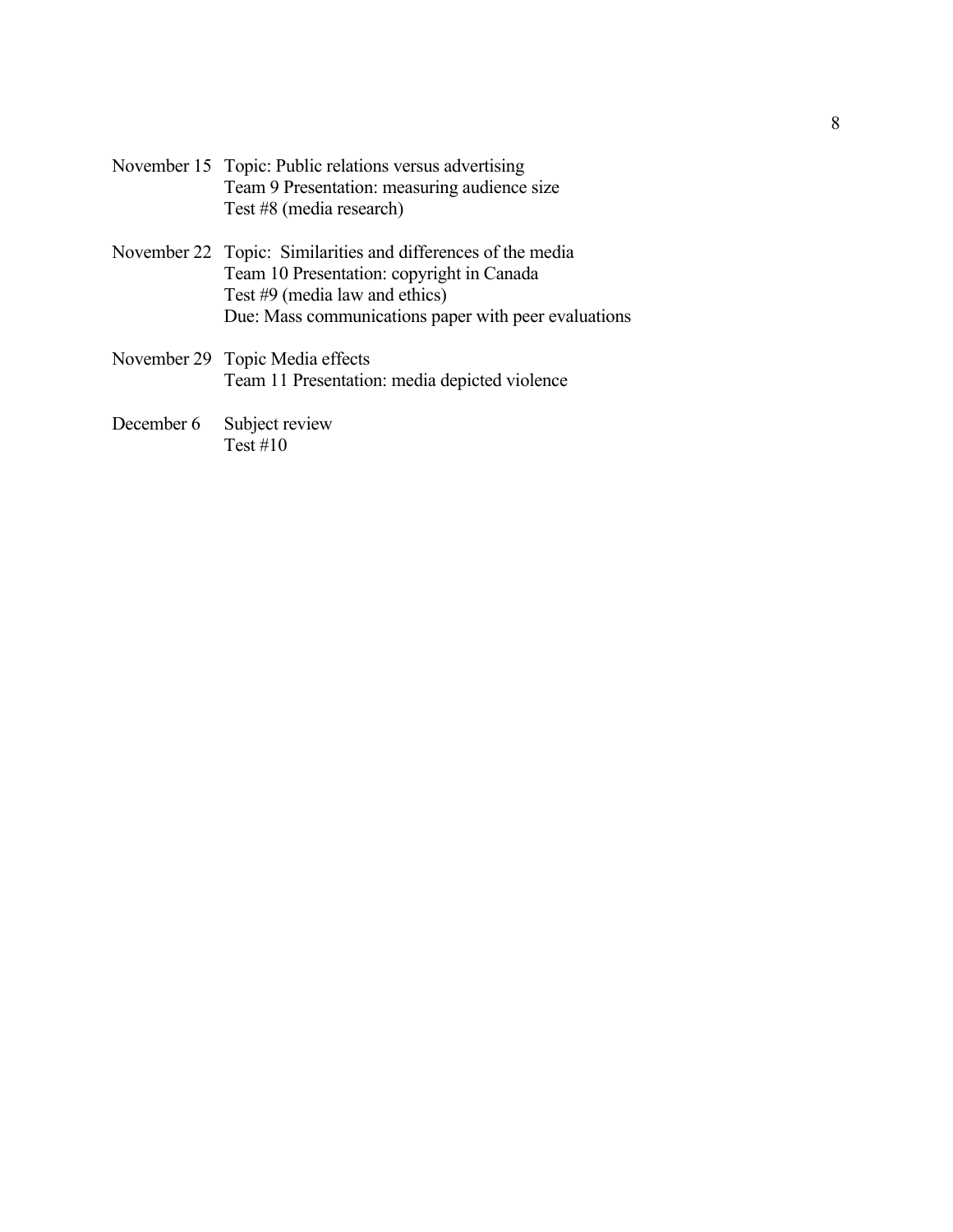# **Dropping a Subject**

It is the responsibility of the student wishing to drop this subject to notify the professor and the Office of the Registrar on/or before the deadline stated in the Student Handbook. A **"Timetable Change Form"** must be completed and signed by an administrator of English and General Education and delivered by the student to the Registrar by the deadline. The Summer 2005 deadline is Friday, July 15, 2005.

# **Student/Faculty Consultation Outside Classroom Hours**

Students are encouraged to consult the professor with subject-related questions outside class time. To arrange a consultation at a mutually agreeable time, students should speak with the professor during regularly scheduled classes or in the professor's office or via e-mail.

#### **Academic Regulations**

Students are responsible for being aware of college regulations in the Academic Policy Handbook.

#### **Cheat and / or Plagiarism**

Section 8.9 - Seneca College Academic Policy

Cheating and/or plagiarism are offences that will not be tolerated by the College. Such offences occur when a student violates the procedures governing the administration of examinations, tests or other means of evaluating student achievement in a subject or program.

#### **Student Appeals**

Section 11 - Seneca College Academic Policy

You have the right to appeal academic decisions of the College. The procedures for informal and formal appeals are outlined in the College Academic Policy.

Students must keep all assignments (including drafts and outlines) and exercises until they receive their final grade. No appeal will be considered unless a **complete** file is submitted at the time of the appeal. **A lost assignment is no excuse.**

If a student disagrees with the evaluation of an assignment or with a final grade, **the student must first discuss the matter with the professor** in an attempt to resolve the disagreement. If the matter is not resolved, the student should discuss the problem with the chair of English and General Education.

For further information on appeals, please consult the Academic Policy Handbook.

As a student at Seneca College, you are expected to read the College Academic Policy and your College Student Handbook. Please note that this information is very important.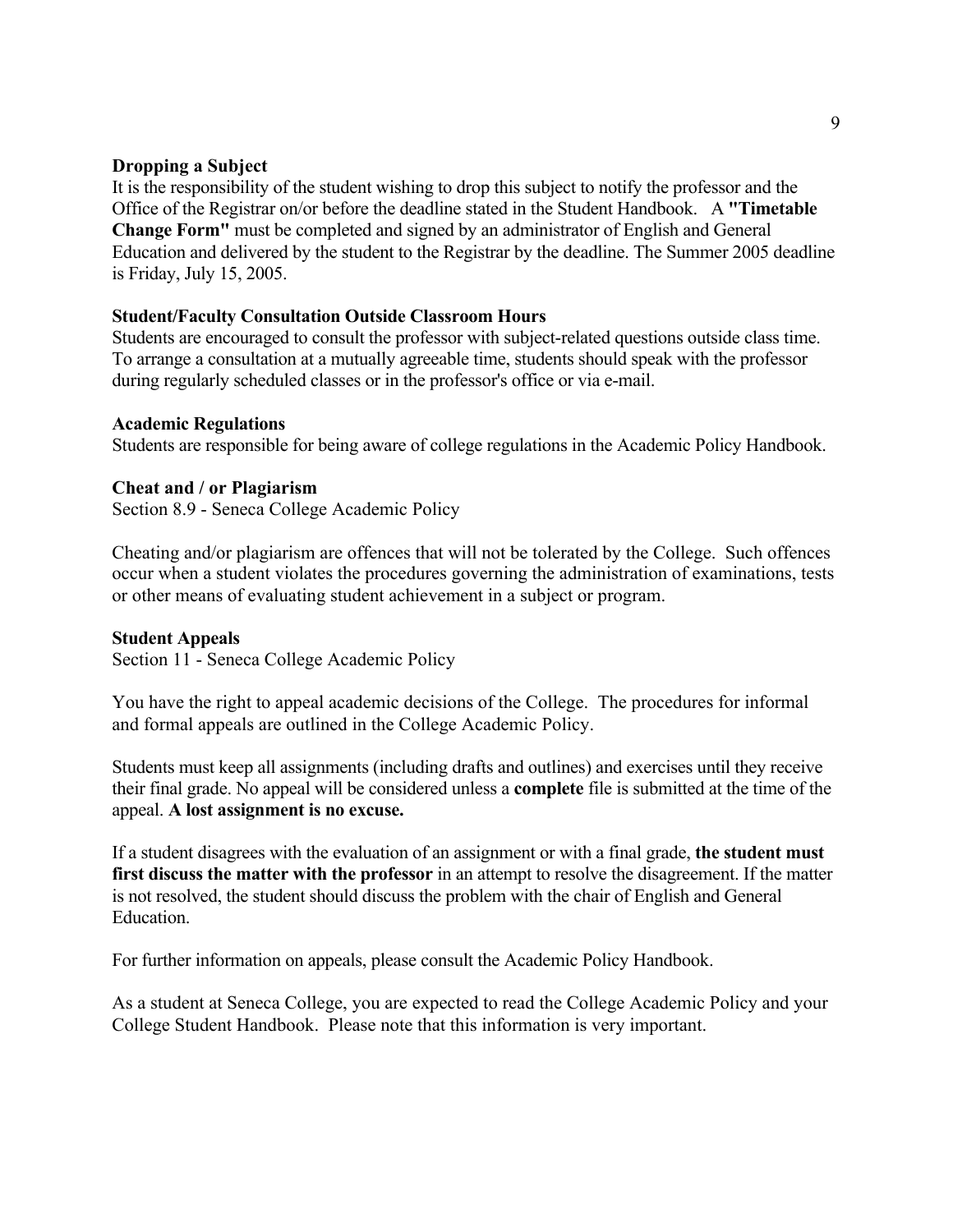# **Student Rights and Responsibilities**

Students should be aware of their rights and responsibilities. They should consult the Student Handbook.

#### **Discrimination and Harassment**

All students and employees have the right to study and work in an environment that is free from discrimination and/or harassment. Language or activities that defeat this objective violate the College Policy on Discrimination/Harassment and shall not be tolerated. Information and assistance are available from The Centre for Equity and Human Rights. For more information on Student Rights and Responsibilities, please consult the Student Handbook**.**

# **Seneca College School of English and General Education Grading Criteria**

#### **90 – 100 A+**

- Exceptional writing in all respects
- Contains original creative thoughts
- Very well organized and expressed
- Sound critical evaluation
- Clear command of techniques and principles of the discipline
- Publishable where applicable
- Consistently exceeds expectations
- High level of synthesis
- New understandings
- Extension of content

#### **80 – 89 A**

- Excellent writing
- Well organized with few errors
- Shows clear understanding of concepts and evidence of critical thought
- Ability to differentiate and interpret relevant issues
- High level of analytic treatment of content
- Synthesis: able to make connections among disparate details or ideas
- Evaluation of ideas and contents
- Manipulation and interpretation of data
- Concepts and understandings grounded in real applications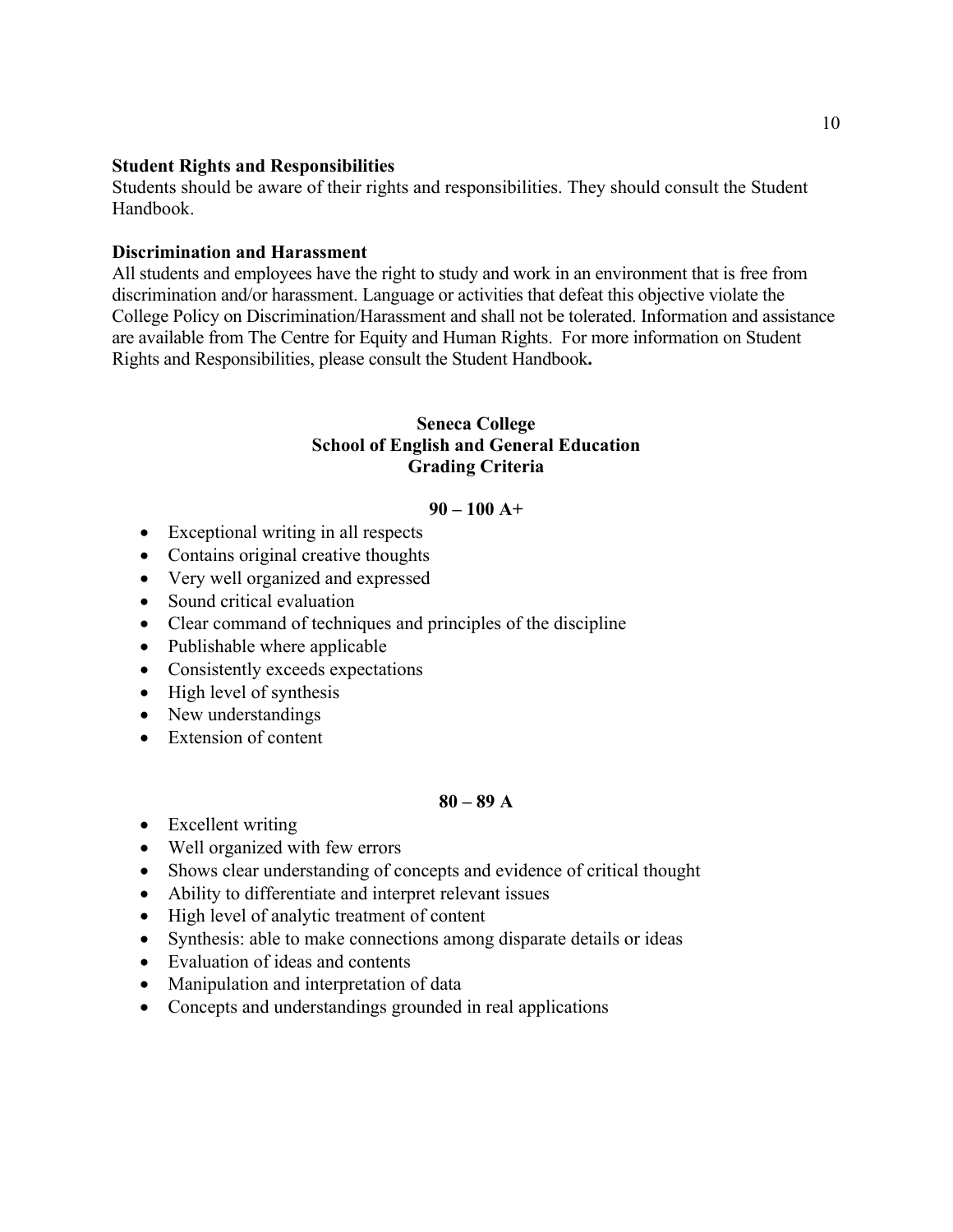- Very good writing with some errors
- Meets some of the above criteria
- Shows basic competence in synthesis and critical thinking
- Some analytic treatment of content
- Shows competent grasp of writing and reference styles
- Adheres to proper references and grammatical styles
- Very well organized in a logical manner

# **70 – 74 B**

- Acceptable writing
- Shows comprehension of course content
- Pulls together information in a coherent, understandable fashion
- Retrieval of information with some synthesis of concepts
- Grammatically correct writing
- Logically organized

# **65 - 69 C+**

- Adequate writing
- Some grammar and spelling errors
- Some integration of concepts
- Basic retrieval of information
- Identification of key elements recognition of basic facts knowledge and recall
- Little synthesis of concepts and key elements

# **60 – 64 C**

- Baseline writing
- Descriptive treatment of content
- No synthesis or analysis of information
- Some key elements or basic facts
- Basic integration of concepts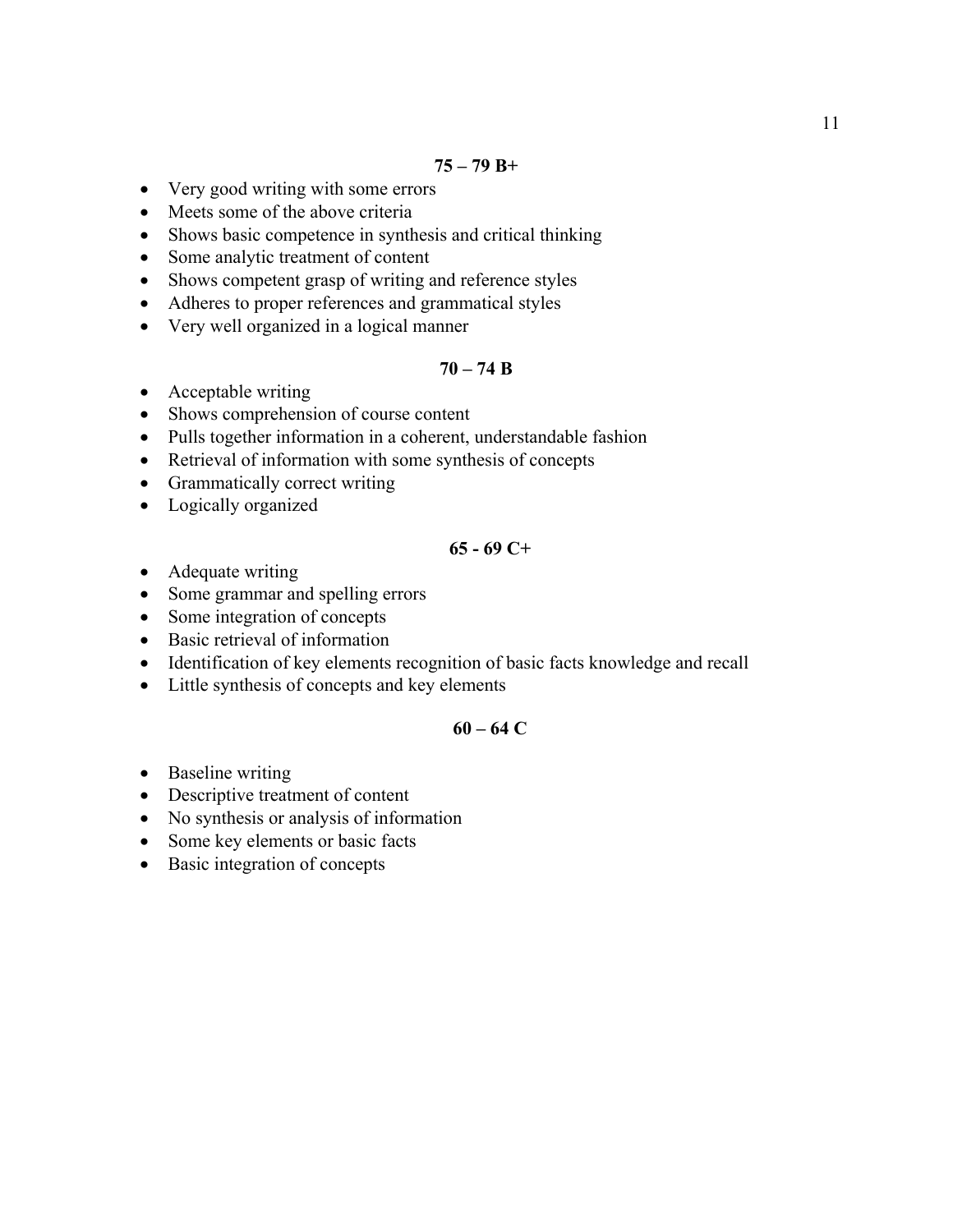# **In-Class Essay Outline**

| Paragraph 1. In one sentence, state the main idea of your first paragraph. |
|----------------------------------------------------------------------------|
| Support. In <i>point form</i> , list examples, detail and/or quotations.   |
|                                                                            |
| Paragraph 2. In one sentence, state the main idea of your first paragraph. |
| Support. In <i>point form</i> , list examples, detail and/or quotations.   |
| Paragraph 3. In one sentence, state the main idea of your first paragraph. |
| Support. In <i>point form</i> , list examples, detail and/or quotations.   |
|                                                                            |
|                                                                            |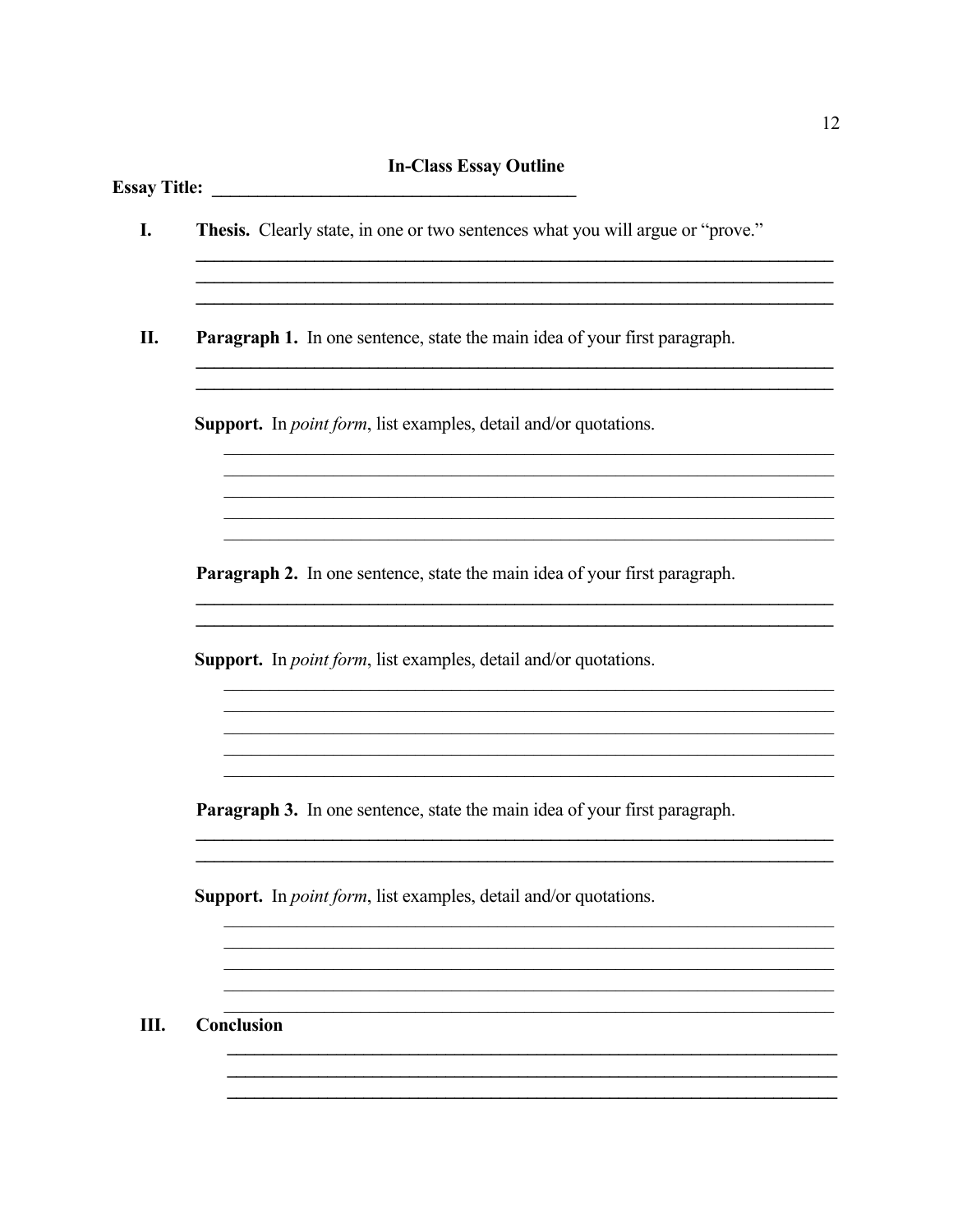# **SENECA COLLEGE PEER EVALUATION FORM\* SOC 203 – The Media of Mass Communications**

*Please complete one form for each team member. You may use a separate sheet of paper to record your comments on each section. Insert the appraisal form and the sheets in an envelope, sign the outside, and return it on the due date to your professor.*

Your name:  $\frac{1}{\sqrt{1-\frac{1}{2}}\sqrt{1-\frac{1}{2}}\sqrt{1-\frac{1}{2}}\sqrt{1-\frac{1}{2}}\sqrt{1-\frac{1}{2}}\sqrt{1-\frac{1}{2}}\sqrt{1-\frac{1}{2}}\sqrt{1-\frac{1}{2}}\sqrt{1-\frac{1}{2}}\sqrt{1-\frac{1}{2}}\sqrt{1-\frac{1}{2}}\sqrt{1-\frac{1}{2}}\sqrt{1-\frac{1}{2}}\sqrt{1-\frac{1}{2}}\sqrt{1-\frac{1}{2}}\sqrt{1-\frac{1}{2}}\sqrt{1-\frac{1}{2}}\sqrt{1-\frac{1}{2}}\sqrt{1-\frac$ 

Team member's name: **\_\_\_\_\_\_\_\_\_\_\_\_\_\_\_\_\_\_\_\_\_\_\_\_\_\_\_\_\_\_\_\_\_\_\_\_\_**

Please rate your team member in each category using the five-point scale.

#### A. CREATIVITY/INITIATIVE:

|                                                                           |                                                                                                                  |   | 3                   |                                                                        | 4 |                                                                                                                                     | 5 |
|---------------------------------------------------------------------------|------------------------------------------------------------------------------------------------------------------|---|---------------------|------------------------------------------------------------------------|---|-------------------------------------------------------------------------------------------------------------------------------------|---|
|                                                                           | Offered comments which were<br>not pertinent to the discussion.<br>Comments focussed on own<br>area of interest. |   | them in discussion. | Although willing to explore new<br>ideas, limited success in including |   | Often suggested new<br>ideas or creative solutions.<br>Encouraged and built on<br>the input and expertise of<br>other team members. |   |
|                                                                           | <b>COMMENTS:</b>                                                                                                 |   |                     |                                                                        |   |                                                                                                                                     |   |
| $\mathbf{B}$ .                                                            | <b>FACILITATION:</b>                                                                                             |   |                     |                                                                        |   |                                                                                                                                     |   |
|                                                                           |                                                                                                                  | 2 |                     |                                                                        | 4 |                                                                                                                                     | 5 |
| Little sensitivity to the team's<br>process or to team members'<br>needs. |                                                                                                                  |   |                     | Occasionally attended to the<br>process and others' needs.             |   | Consistently aware and<br>concerned with process<br>and others' needs.                                                              |   |
|                                                                           | <b>COMMENTS:</b>                                                                                                 |   |                     |                                                                        |   |                                                                                                                                     |   |

\* Adapted from the University of Toronto, Department of Health *Team Contribution Appraisal Form* Fall 1995.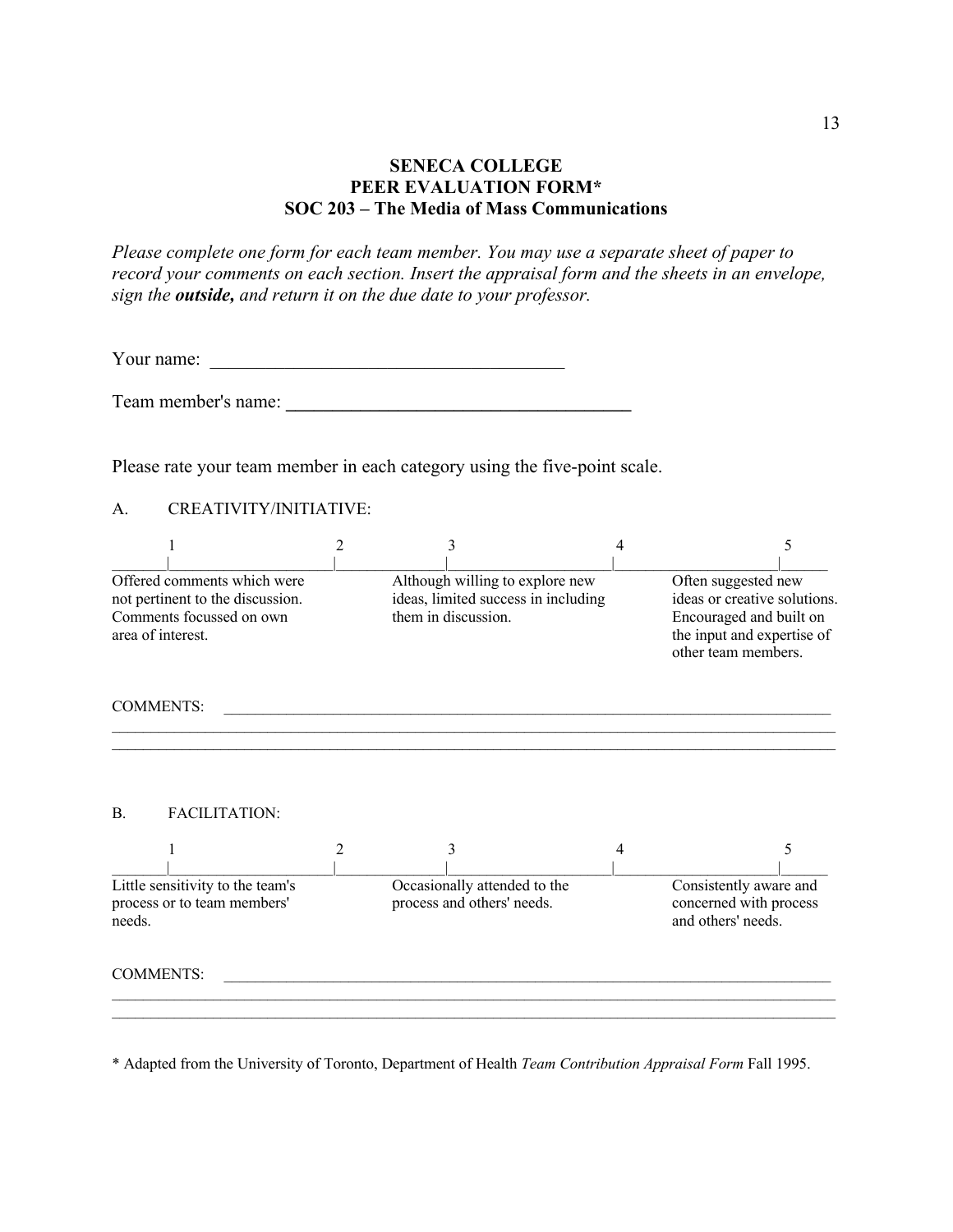# C. TASK ORIENTATION:

|                                                                                                                      |                                                                                             | 2              | 3                                                                                                                                                      |  | 4                                                                                                                                                       | 5         |
|----------------------------------------------------------------------------------------------------------------------|---------------------------------------------------------------------------------------------|----------------|--------------------------------------------------------------------------------------------------------------------------------------------------------|--|---------------------------------------------------------------------------------------------------------------------------------------------------------|-----------|
| behaviours.                                                                                                          | Impeded the team's problem-<br>solving activities through non-<br>constructive comments and |                | Demonstrated use of some<br>aspects of problem-solving<br>in addressing the task.                                                                      |  | Constantly used and<br>understood approach for<br>solving the assigned task<br>and/or problem.                                                          |           |
| <b>COMMENTS:</b>                                                                                                     |                                                                                             |                |                                                                                                                                                        |  |                                                                                                                                                         |           |
| D.                                                                                                                   | <b>ADVANCE PREPARATION:</b>                                                                 |                |                                                                                                                                                        |  |                                                                                                                                                         |           |
|                                                                                                                      |                                                                                             | $\overline{2}$ | 3                                                                                                                                                      |  | 4                                                                                                                                                       | 5         |
| Has not come to all team<br>sessions with the advance<br>work completed and<br>prepared to work on the<br>team task. |                                                                                             |                | Demonstrated completion<br>of the advance work prior<br>to all sessions and attended<br>all team sessions fully prepared<br>to complete the team task. |  | Completed all advance work<br>and consistently showed<br>evidence of pursuing new<br>ideas and information to<br>assist in completing the team<br>task. |           |
| <b>COMMENTS:</b>                                                                                                     |                                                                                             |                |                                                                                                                                                        |  |                                                                                                                                                         |           |
| Ε.                                                                                                                   | Please rate your team member's overall contribution to the team.                            |                |                                                                                                                                                        |  |                                                                                                                                                         |           |
|                                                                                                                      | 1                                                                                           | 2              | 3                                                                                                                                                      |  | 4                                                                                                                                                       | 5         |
|                                                                                                                      | Poor                                                                                        | Fair           | Good                                                                                                                                                   |  | Very Good                                                                                                                                               | Excellent |
| <b>COMMENTS:</b>                                                                                                     |                                                                                             |                |                                                                                                                                                        |  |                                                                                                                                                         |           |